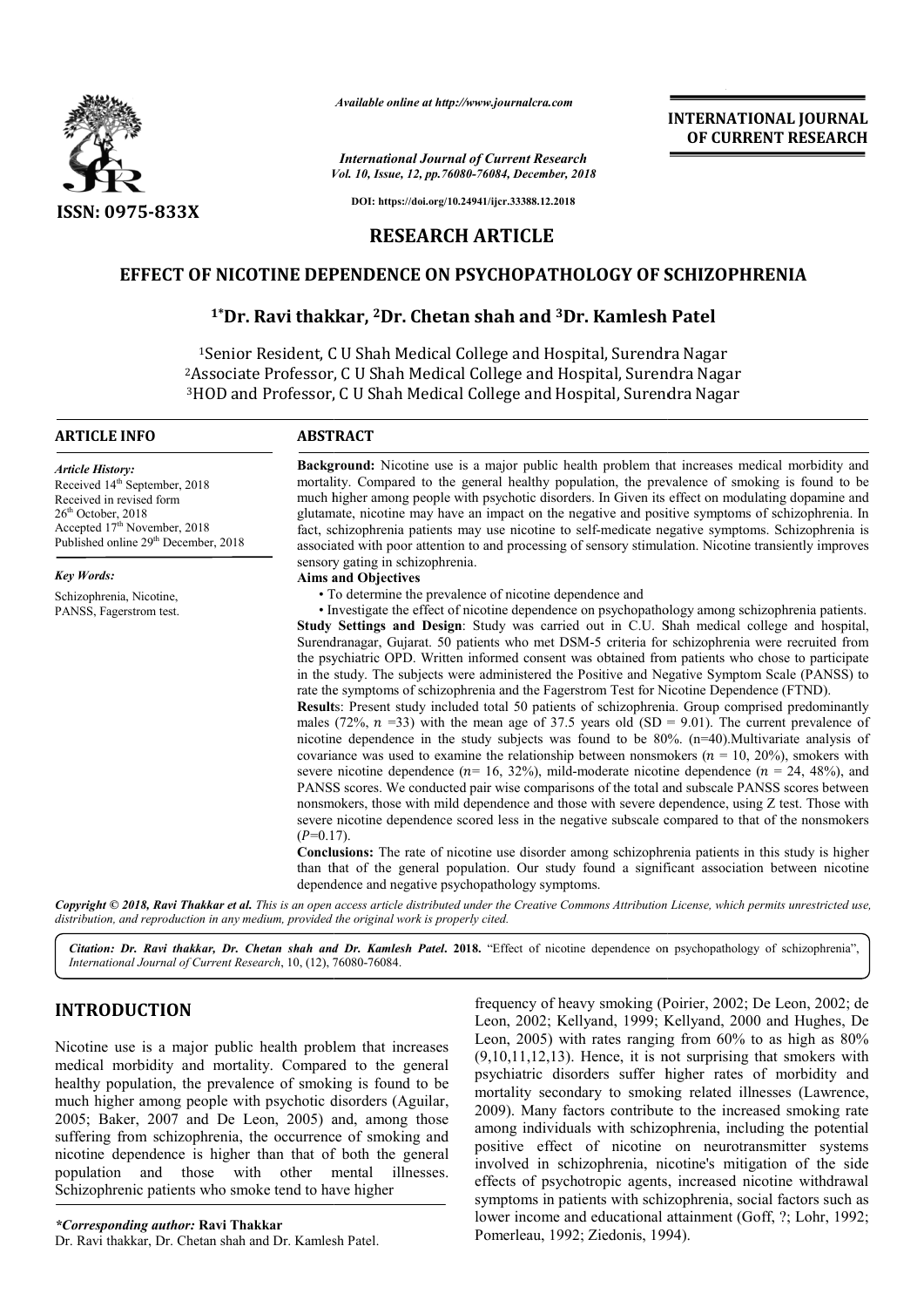**The self-medication hypothesis:** In addition to the obvious symptoms of hallucinations and delusions (i.e. positive symptoms), patients with schizophrenia frequently suffer from negative symptoms (E.g. avolition, social withdrawal, anhedonia) and cognitive deficits such as the inability to focus attention or impaired working memory. Negative symptoms and particularly cognitive deficits are important predictive factors in determining a patient's ability to cope successfully with everyday activities (Kellyand, 1999; 2000 and Hughes , 1986).

**Neurobiology of Nicotine and Psychosis:** Nicotine may interact with many of the same central pathways thought to be aberrant in schizophrenia. Dopamine, serotonin, and glutamate are thought to play important roles in the pathophysiology of schizophrenia. Dopaminergichyperactivity has been associated with psychotic symptoms. Mesotelencephalic dopamine pathways include the (1) nigrostriatal dopamine system involved in movement disorders; (2) mesolimbic structures, such as the nucleus accumbens and ventral tegmental area regions implicated in the regulation of emotional expression, including positive symptoms of psychosis (delusions, hallucinations, and thought disorder) and in drug reinforcement and reward; and (3) the mesocortical system, which includes ventral tegmental projections to the prefrontal cortex, a region thought to be hypo functional in chronic schizophrenia (Satel, 1955 and Karler, ?). Nicotine seems to play an important role in modulating both dopamine and glutamate transmission. Specifically, it modulates the release of dopamine in mesotelencephalic dopaminergic pathways. Activation of nicotinic acetylcholine receptors on dopaminergic neurons stimulates central dopamine release and turnover (Clarke, 1985 and Carr, ?) Nicotine can stimulate glutamatergic neurons in the prefrontal cortex that enhance basal ganglia glutamate and dopamine activity and may doso presynaptically by increasing intracellular calcium (Ca2+) (McGehee, 1995). In addition to nicotine'sinduction of dopamine transmission, other agents in cigarette smoke may synergistically enhance this effect through the inhibition of monoamine oxidase type B (Fowler, 1996). In summary, the mesolimbicdopaminergic pathways are especially important in mediating reward in nicotine dependence.

**Impact of Smoking on Positive and Negative Symptoms of Schizophrenia:** Given its effect on modulating dopamine and glutamate, nicotine may have an impact on the negative and positive symptoms of schizophrenia. In fact, schizophrenia patients may use nicotine to self-medicate negative symptoms. A deficiency of dopamine has been postulated in prefrontal cortical regions of individuals with chronic schizophrenia. This deficiency may underlie the so-called deficit or negative symptoms of schizophrenia, characterized by anergia, a motivation, affective blunting, and dysfunctional social relationships. The positive symptoms of schizophrenia delusions, hallucinations, and conceptual disorganization presumably relate to hyper functional mesolimbic dopamine systems. In smokers with schizophrenia one study found decreased negative symptom scores and increased positive symptom scores, and other study found increased positive and negative symptoms (Goff, ? and Ziedonis, 1994).

**Effects on Auditory Physiology:** Schizophrenia is associated with poor attention to and processing of sensory stimulation. This deficit may be the result of reduced sensory gating (habituation) of hippocampal response to repetitive auditory stimulation, which makes filtering out background noise more difficult. Nicotine transiently improves sensory gating in schizophrenia as assessed by normalization of the P50 wave during auditory evoked potentials, implying that smoking may alleviate difficulties with processing of sensory information in schizophrenia (Adler, 1993).

### **Aims and Objectives**

- To determine the prevalence of nicotine dependence and
- Investigate the effect of nicotine dependence on psychopathology among schizophrenia patients.

## **MATERIAL AND METHOD**

**Study setting:** Study was carried out in C.U.Shah medical college and hospital, Surendranagar, Gujarat. 50 patients were recruited from the psychiatric OPD.

#### **Inclusion criteria**

- Patients who met DSM-5 criteria for schizophrenia.
- Provided informed consent.

## **Exclusion criteria**

Those who

- Diagnosis other than schizophrenia.
- Had an organic mental disorder.
- Had a diagnosis of mental retardation.
- Were experiencing unstable general medical conditions.
- Were grossly psychotic and unable to cooperate.

All patients who were identified as having schizophrenia in the clinic were approached. Written informed consent was obtained from patients who chose to participate in the study, after the discussion of study details. A demographic and clinical data sheet was fulfilled. The subjects were administered the Positive and Negative Symptom Scale (PANSS) to rate the symptoms of schizophrenia and the Fagerstrom Test for Nicotine Dependence (FTND).

**Fagerstrom test for nicotine dependence:** The study used the Fagerstrom Test for Nicotine Dependence (FTND) in order to estimate the severity of nicotine dependence. This tool consists of 5 questions concerning factors associated with smoking. The result obtained is in the range of 0-10 points. The 1-4 points result corresponds to a low to moderate degree of dependence, 5 or more indicate severe dependence (Heatherton, 1991).

**PANSS (Positive and Negative Syndrome Scale for Schizophrenia):** The PANSS is a 30 item, 7-point rating instrument. It has adapted 18 items from the Brief Psychiatry Rating Scale (BPRS) and 12 items from the Psychopathology Rating Schedule (PRS). Each item on the PANSS is accompanied by a complete definition as well as detailed anchoring criteria for all seven rating points, which represent increasing level of psychopathology: 1=absent, 2=minimal, 3=mild, 4=moderate, 5=moderate-severe, 6=severe, 3=mild, 4=moderate, 5=moderate-severe, 6=severe, 7=extreme. Of the 30 psychiatric parameter assessed on the PANSS, seven constitute a positive scale, seven a negative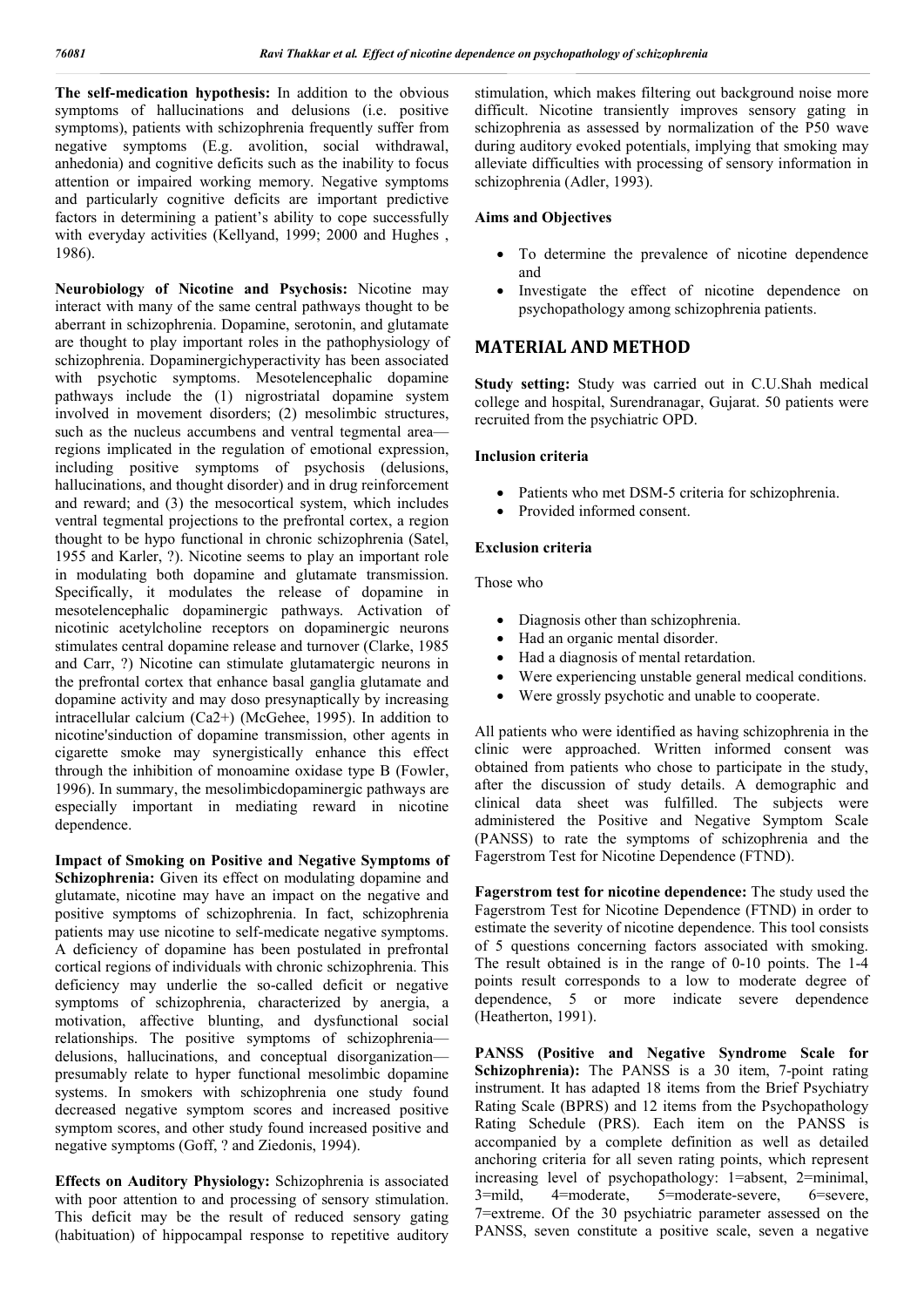scale, 16 a general psychopathology scale. The PANSS is scored by summation of rating across items, such that potential ranges are 7-49 for the positive and negative scales and 16-112 for the General psychopathology scale. The composite scale is arrived at by subtracting negative from the positive score thus yielding a bipolar index that ranges from -42 to +42. Reliability as indicated by Pearson correlation for positive, negative and general psychopathology scale was .80, .68 and .60, respectively ( $p < 0.01$ ). The reliability was not significant in composite scale (.07) (27)

### **RESULT AND DISCUSSION**

Present study included total 50 patients of schizophrenia. Group comprised predominantly males (72%,  $n = 33$ ) with the mean age of  $37.5$  years old  $(SD = 9.01)$ . The current prevalence of nicotine dependence in the study subjects was found to be  $80\%$  ( $n = 40$ ). The mean number of cigarettes/bidis smoked in the sample was 16-18 sticks per day. In 40% of the subjects, there was a positive family history of smoking. Socio demographic characteristics and clinical details, according to smoking status, are shown in Table 4. Multivariate analysis of covariance was used to examine the relationship between nonsmokers ( $n = 10, 20\%$ ), smokers with severe nicotine dependence  $(n= 16, 32\%)$ , mild-moderate nicotine dependence  $(n = 24, 48\%)$ , and PANSS scores, while controlling the gender, ethnicity, use of atypical antipsychotic medication, income, and comorbid using illicit drug or alcohol. The nicotine dependence status was significantly associated with the PANSS score.

We conducted pair wise comparisons of the total and subscale PANSS scores between nonsmokers, those with mild dependence and those with severe dependence, using Z test. Those with severe nicotine dependence scored less in the negative subscale compared to that of the nonsmokers ( $P =$ 0.17) thatis shown in Table 5. Based on all the literature reviewed, prevalence of smoking is found to be high among people with schizophrenia and our current study found a similar pattern. The prevalence of nicotine dependence found in this study was 80% ( $n = 40$ ). Men were more likely to smoke. Other studies have shown similar male preponderance (1,28). The literature is divided into smoking and symptoms of schizophrenia. In this present study, subjects who were severely nicotine dependent scored less in the PANSS negative symptoms. This finding seemed to be in agreement with other previous studies which showed that smokers had lower negative symptoms (Zhang, 2012 and Smith, 2001).

By stimulating the release of dopamine in the nucleus accumbens and prefrontal cortex, nicotine reduces the negative symptoms of schizophrenia, explaining its use as a form of self-medication. These positive effects could be an important mechanism that explains the comorbidity of schizophrenia and nicotine dependence (Mackowick, 2014). Smoking alters the level and effectiveness of medications in the blood, as it is hypothesized that nicotine interacts with many of the same central pathways thought to be abnormal in persons with schizophrenia .Smoking also increases the metabolism of neuroleptics, so individuals with schizophrenia and smoking tend to receive consistently higher doses of antipsychotics compared to nonsmokers (Desai, 2001 and Ziedonis, 1994).

**Table 1. Number of patients in each age groups**

| <b>AGE GROUP</b> | Number of Participants | Percentage of Participants |
|------------------|------------------------|----------------------------|
| $\leq$ 25        | 05                     | 10%                        |
| $26 - 30$        | 09                     | 18%                        |
| $31 - 35$        | 11                     | 22%                        |
| $36 - 40$        | 08                     | 16%                        |
| $41 - 45$        | 08                     | 16%                        |
| $46 - 50$        | 05                     | 10%                        |
| $51 - 55$        | 02                     | 04%                        |
| > 55             | 02                     | 04%                        |
| Total            | 50                     | 100%                       |



**Figure 1.Sex wise distribution of patients**



**Figure 2. Residence of patients**





**Table 2. Duration of illness and number of patients**

| Duration (Years) | Number         | Percentage |
|------------------|----------------|------------|
| $1 - 5$          | 06             | 12%        |
| $6 - 10$         | 24             | 48%        |
| $11 - 15$        | 15             | 30%        |
| $16 - 20$        | 04             | 08%        |
| $21 - 25$        | 0 <sub>1</sub> | $02\%$     |
| Total            | 50             | 100%       |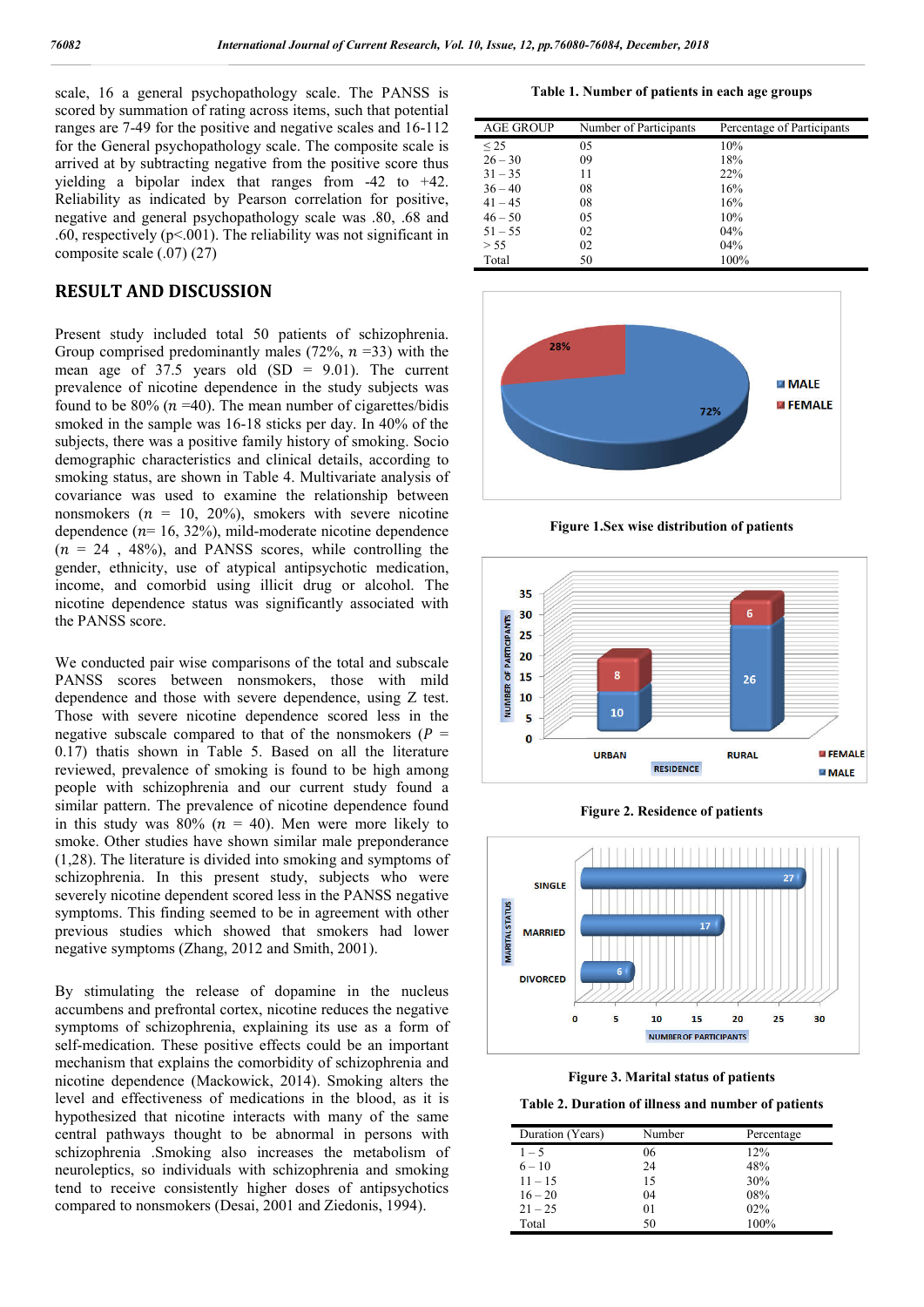

**Figure 4. Nicotine dependence in patients**

| Characteristics       | Nicotine<br>Dependence | Non-nicotine<br>Dependence | Statistic $(\chi 2)$ | P Value          | OR(95% CI)         |
|-----------------------|------------------------|----------------------------|----------------------|------------------|--------------------|
| Age, Years: Mean & SD | 37.20 & 9.01           | 35.60 & 8.28               |                      |                  |                    |
| <b>GENDER</b>         |                        |                            |                      |                  |                    |
| <b>MALE</b>           | 33                     | 03                         | 10.938               | < 0.001(0.00094) | 11.00              |
| <b>FEMALE</b>         | 07                     | 07                         |                      |                  | $(2.267 - 53.373)$ |
| <b>RESIDENCE</b>      |                        |                            |                      |                  |                    |
| RURAL                 | 25                     | 07                         | 0.195                | >0.05            | 0.7143             |
| <b>URBAN</b>          | 15                     | 03                         |                      | (0.659)          | $(0.160 - 3.189)$  |
| <b>MARITAL STATUS</b> |                        |                            |                      |                  |                    |
| <b>SINGLE</b>         | 23                     | 04                         | 1.437                | >0.05            |                    |
| <b>DIVORCED</b>       | 05                     | 01                         |                      | (0.487)          |                    |
| <b>MARRIED</b>        | 12                     | 05                         |                      |                  |                    |
| <b>TOTAL</b>          | 40                     | 10                         | --                   |                  |                    |

**Table 5. Panss score and nicotine dependance severity**

|                    | Non<br>smoker  | Mild-moderate<br>nicotine<br>dependence | Severe<br>nicotine<br>dependence | $N - M$<br>Mean<br>difference | $N-S$<br>Mean<br>difference | $M-S$<br>Mean<br>difference |
|--------------------|----------------|-----------------------------------------|----------------------------------|-------------------------------|-----------------------------|-----------------------------|
| <b>Total PANSS</b> | 79.90 (21.158) | 74.33                                   | 82.88                            | 0.67                          | 7.476                       | 8.435                       |
| Mean $(SD)$        |                | (15.533)                                | (7.98)                           | (0.419)                       | (0.012)                     | (0.006)                     |
| <b>POSITIVE</b>    | 13.30          | 19.08                                   | 19.75                            | 4.338                         | 0.762                       | 1.327                       |
| Mean $(SD)$        | (4.218)        | (7.430)                                 | (6.382)                          | (0.045)                       | (0.391)                     | (0.256)                     |
| <b>NEGATIVE</b>    | 26.90          | 23.79                                   | 21.00                            | 2.270                         | 1.993                       | 0.019                       |
| Mean $(SD)$        | (9.848)        | (6.365)                                 | (5.989)                          | (0.142)                       | (0.171)                     | (0.892)                     |
| <b>GENERAL</b>     | 39.70          | 31.42                                   | 42.13                            | 1.460                         | 1.260                       | 0.59                        |
| Mean $(SD)$        | (8.381)        | (10.802)                                | (9.818)                          | (0.236)                       | (0.273)                     | (0.809)                     |

#### **Limitations**

- As the information collection was done via selfreporting, it raise the possibility of underestimating the other substances.
- It was not possible to identify a causal relation between the association of smoking and nicotine dependence and other variables because of the cross-sectional design of this study.
- There was no comparison made with a control group.

#### **Conclusion**

The rate of nicotine use disorder among schizophrenia patients in this study is higher than that of the general population. Our study found a significant association between nicotine dependence and negative psychopathology symptoms, which will be an added value for the health care practitioners in their management of nicotine dependence among schizophrenic patients.

## **REFFERENCES**

- Adler, L.E., Hoffer, L., Wiser, A. and Freedman, R. Normalization of auditory physiology by cigarette smoking schizophrenic patients. *American Journal of Psychiatry,* 150:1856-1861, 1993.
- Baker, A. RRichmond, M.Haile. et.al.," Characteristics of smokerswitha psychotic disorder and implications for smoking interventions," Psychiatry Research, vol. 150, no. 2, pp. 141–152, 2007.
- C.KellyandR.McCreadie,"Cigarettesmokingandschizophrenia, "AdvancesinPsychiatricTreatment,vol.6,pp.327–331,2000.]
- Carr, L.A., Rowell, P.P. and Pierce, W.M. Effects of subchronic nicotine administration on central dopaminergic mechanisms in the rat. *Neurochemical Research*, 14:511515, 198
- Clarke, P.B. and Pert, A. Auto radiographic evidence of nicotine receptors on nigrostriatal and mesolimbic dopaminergic neurons. *Brain Research,* 348:355-358, 1985.